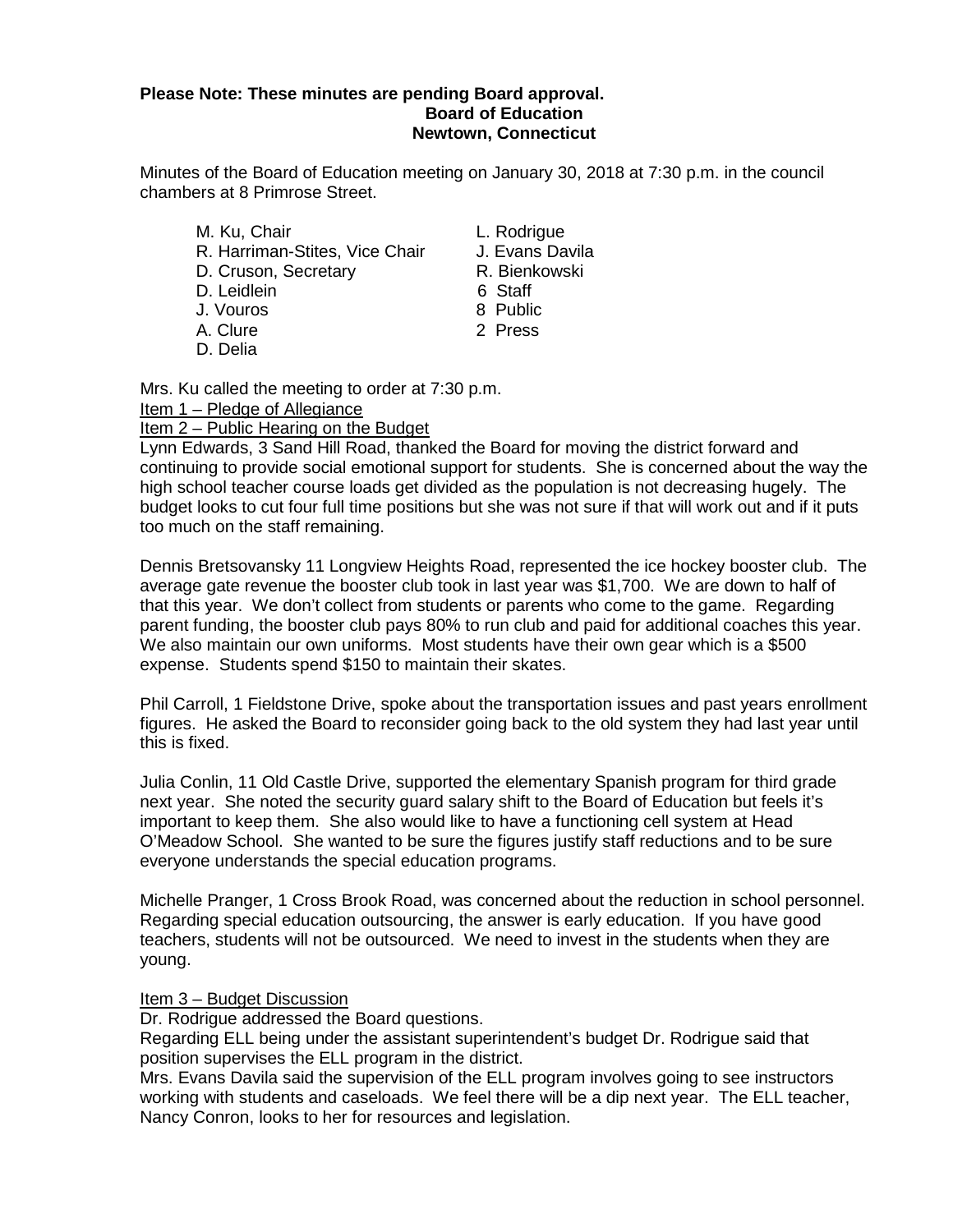Board of Education **-2-** Figure 2. Figure 2. Figure 30, 2018

Dr. Rodrigue spoke to the question regarding splitting the athletic director salary between the high school and middle school budgets. It makes more sense to keep it in the high school budget as the majority of sports are there and his position is supervised by the high school principal and superintendent.

Mr. Clure wanted to know his role with the middle school sports.

Mr. Memoli said being located at the high school is beneficial because they have 31 sports compared to four in the middle school. His role in the middle school is overseeing coaching certificates, scheduling and transportation. The coaches also assist him and he does spend some time at the middle school.

Mr. Delia felt like some of the salary cost should be allocated to the middle school also. Mr. Bienkowski said it would depend on the portion of time he is at the middle school which is a small fraction of their budget dedicated to the sports program. If we do that it would increase the middle school budget and decrease the high school budget but it would still be the same amount.

Mr. Memoli referred to the question about the role of the athletic trainer which is to take care of our student athletes. Sometimes there are sports at more than one location so she will contract out to others so we have another trainer on site. It depends on the sport as we make sure there is a trainer for the sport with the highest chance of injury.

Mrs. Harriman-Stites asked if we worked with a certain company.

Mr. Memoli said we use Proactive Sports but our trainer has contacts so she has used them also. We allocated \$50 per hour for two to three hours. For football we have our trainer, a team doctor and an ambulance. The EMTs volunteer to be at our games. He said if we had an additional trainer it would be good but he didn't consider making the request.

Mr. Clure asked if any non-varsity sport had a trainer at games.

Mr. Memoli said it depends on the level of risk for the sport before we get a second trainer. One would float between two sports if there was one already at football.

Dr. Rodrigue asked Mr. Memoli to address the distribution of funding for high school sports verses some sports like hockey which are not funded.

Mr. Memoli said costs vary for the sports. We have 90 to 100 students involved in football. Their equipment is returned but the cost is still \$400 per player. We pay for what we can get back. Funding sports at the high school equally will not happen because some are more expensive.

Mr. Delia asked if there was a method for funding.

Mr. Memoli said students need certain things for games and practices. Big ticket items cannot always be funded.

Mrs. Harriman-Stites felts that we should be able to cover coaching but was troubled to hear that the booster club had to pay for additional coaching for hockey.

Mr. Memoli said the majority of the sports the Board pays for are when we need additional coaches for varsity for safety reasons. We don't fund assistants for every program. Certain teams also fund raise.

Mr. Clure asked about the two coaches at the middle school with one person coaching both teams and both getting stipends.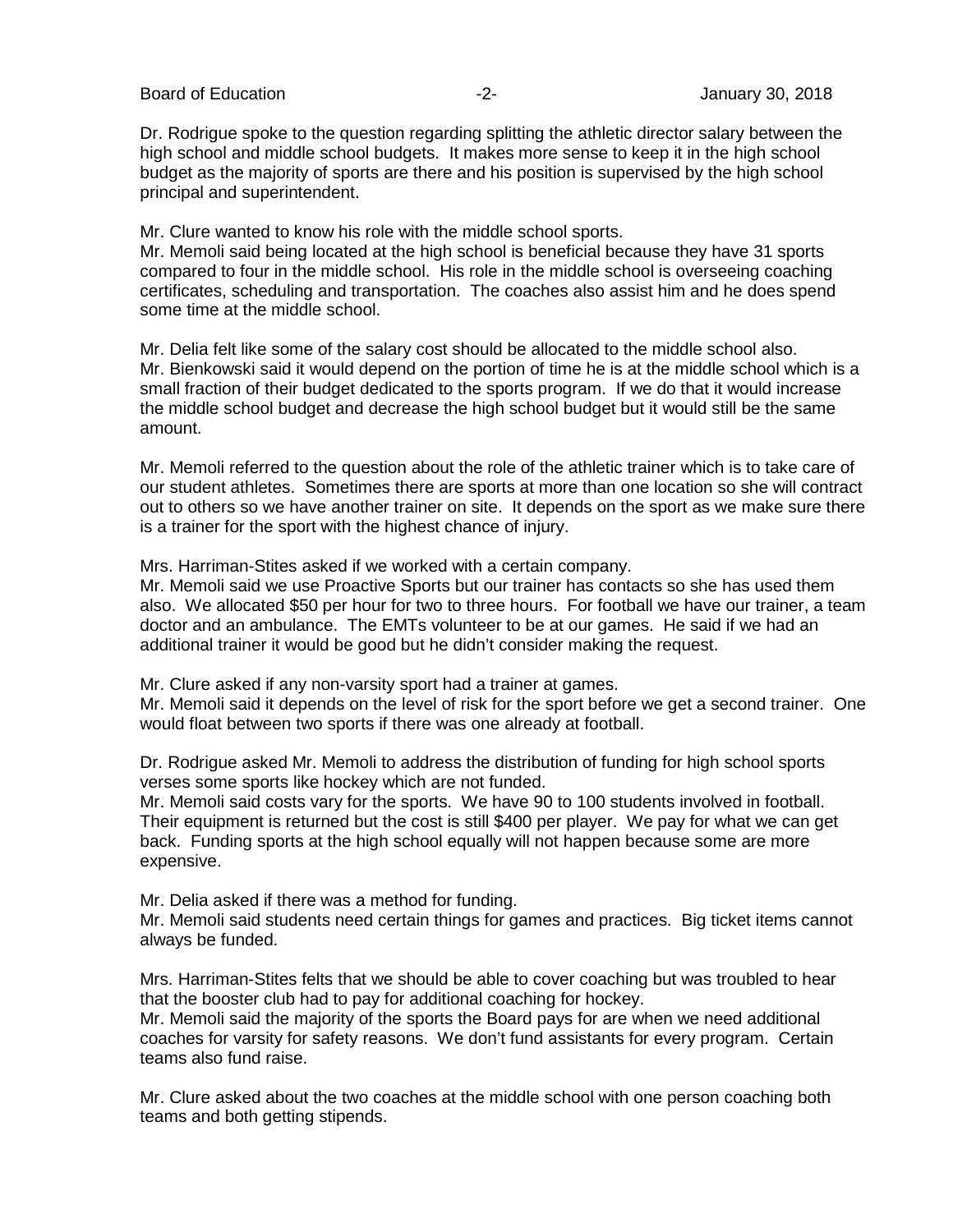Board of Education **-3-** Figure 2018 **January 30, 2018** 

Mr. Memoli said they are running the seventh and eighth grade schedule so that is double the amount of games. We have advertised but it's hard to get coaches.

Mr. Clure asked if the practices were joint.

Mr. Memoli said both the middle school and high school have joint team practices.

Mr. Clure asked about ice hockey support.

Mr. Memoli said they funded a skate sharpener for them. A lot of things used in sports are reused. In terms of uniforms, we paid for half of their ice hockey cost.

Mr. Clure asked if they came to you for ice hockey support could it be a budget item. Mr. Memoli said it would.

Mrs. Harriman-Stites said many sports purchase their own equipment. She asked if a student wanted to play ice hockey and couldn't pay then the booster club would do the best they could to help families. We offer assistance also.

Mrs. Ku said it would be helpful to see an overview of what we are doing.

Mr. Clure asked about having one flat fee for all sports.

Mr. Memoli felt that would be fine.

Mr. Delia wanted to make sure that students who don't have the means to play know that they can play. We should consider in this budget all teams equally across all sports.

Dr. Rodrigue addressed the requested grant information by providing a list of service providers by school with the funding resource.

Mrs. Harriman-Stites assumed our grant writer would look for resources to help with funding positions. Positions should be looked at to make sure they are necessary. Dr. Rodrigue said we were doing that with all positions.

Dr. Rodrigue spoke to the question regarding homebound tutors. It fluctuates but we are working hard to service students in our schools.

Mr. Bienkowski stated that the costs for homebound services have decreased.

Dr. Rodrigue introduced Michelle Hiscavich who would address the questions regarding the high school band costs and travel expenses.

Ms. Hiscavich stated that the Band Parents Association supports the marching band, color guard and winter guard, and winter percussion. During the season they put out a little more than \$120,000 for a variety of expenses. Each student pays to participate. Every student will participate even if they can't afford it and we always help if there is a financial need.

Mrs. Harriman-Stites asked the fees.

Ms. Hiscavich said to join the marching band the fee is \$550, the middle school winter guard is \$400, the cost is \$600 for the winter guard varsity team and \$575 for winter percussion. That is combined with band parent money but students pay the fee. They do receive money in the budget for travel and marching band assistants.

Mr. Delia feels this program is critical for our schools.

Mr. Clure asked if there were any items that are needed to offset costs.

Ms. Hisavich said she would request a little more money for the stipend, for uniform cleaning costs, drill writing costs and a repair costs line.

Mrs. Harriman-Stites cautioned the Board about digging too deep into one particular thing if we want to be equitable. If we added funding for band parents, the theater parents would not think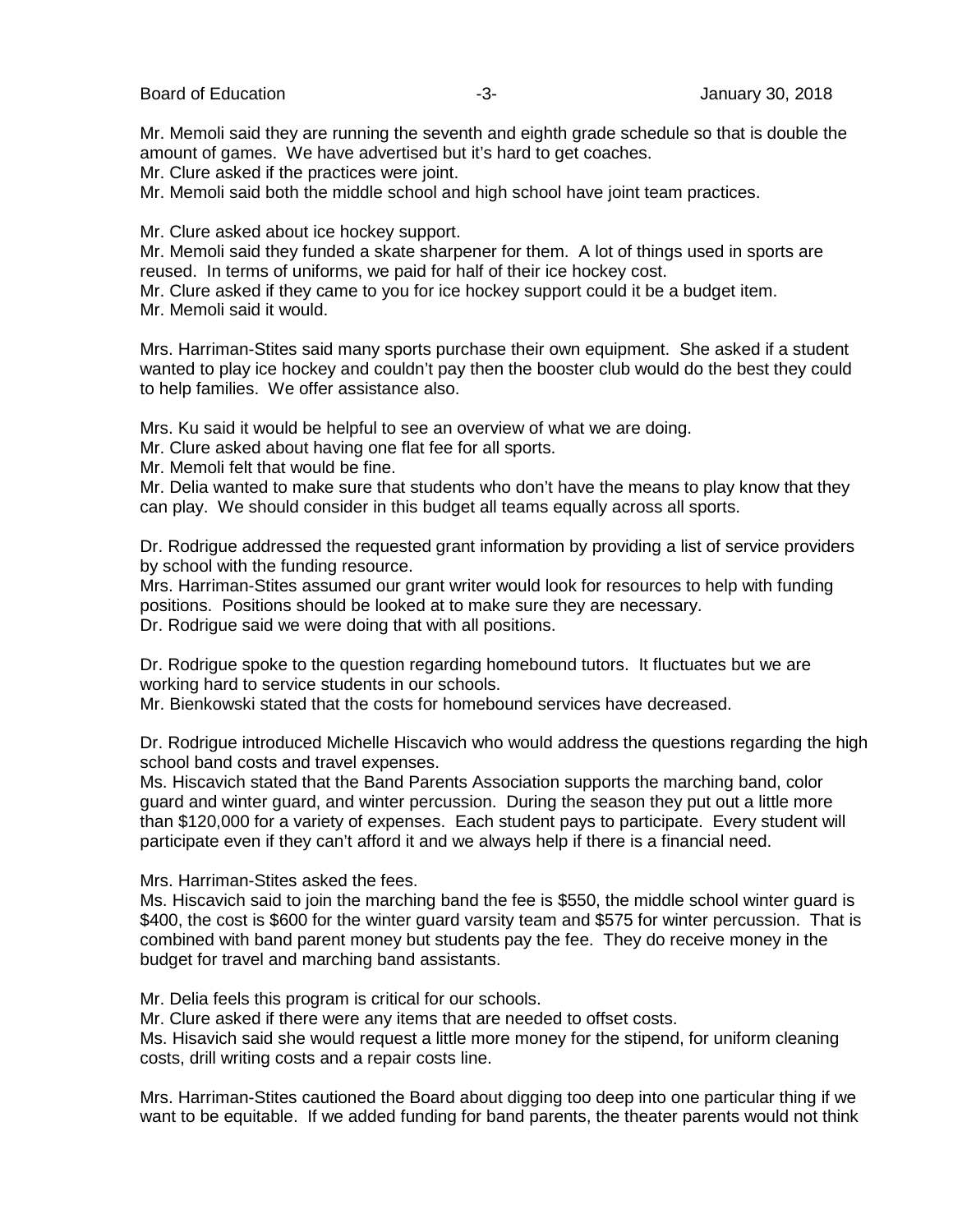Board of Education **-4-** Figure 2018 **-4-** All controls use of the Unit of Security 30, 2018

it was equitable. She would like to look at all of that. We are lucky to have parents to invest in these and lucky to have teachers like Ms. Hiscavich and others who are involved. Mr. Clure said he would like data to make it equitable for all the parents.

Dr. Rodrigue said we would pull together information on all activities listed.

Mrs. Ku said we need a philosophy on how we are funding these.

Mrs. Harriman-Stites agreed that we need a philosophy about how we are funding sports and activities. There are additional fees parents pay for.

Mr. Cruson clarified that this discussion was about activities and did not include sports.

Transportation:

Dr. Rodrigue said they revisited cost solutions with the two tier option. We are only looking at no cost solutions and no decision has been made.

Tanja Vadas spoke about the two scenarios eliminating the shuttle but at a big cost. It would include nine new buses plus two ancillary buses. Ride times to Reed would increase with 20 buses. The second option adds 20 buses for a \$1.3M cost with no shuttle.

Dr. Rodrigue said it could be nine or ten additional buses depending on the routes. Mrs. Ku said the question was asked how much it would cost if we fixed the problems. This is not the recommendation of the task force.

Mr. Clure asked what would happen if we moved Reed to an earlier start time.

Mrs. Vadas said that was the three tier system last year.

Dr. Rodrigue said you would have to move the elementary schools back to get this done. The morning times work on paper but the afternoon is difficult. The right thing to do is to tweak the system we have. Elementary wait time had to be fixed so we dismissed Reed five minutes earlier. Now we don't have children in the dark. We hear about crowded buses but they are at capacity now. With the three tier system there were fewer students on the buses.

Mr. Clure was not in favor of adding money to the budget for buses and asked if we could Dr. Rodrigue was hoping to present the results of the task force to the Board in early March.

Mr. Bienkowski addressed the questions regarding the All-Star Transportation contract. The Board can negotiate changes in the scope and/or cost of enhancements in the contract. The Board at any time by written order can also change the number of buses, style of buses, use of buses or length of operating day, and/or the number of days requiring transportation under this contract. Regarding changes by written order, it refers to the style of buses but he doesn't feel there are any that would be a concern.

Mr. Bienkowski spoke about the fuel comparison of delaying propane vehicles and using diesel buses instead. All-Star has already purchased the additional 13 vehicles. He feels propane is the way to go as it shows a responsible program of environmental concern by the Board of Education.

Mr. Clure thanked Mr. Bienkowski for putting together this information.

Dr. Rodrigue spoke about the network specialist position which needed a more appropriate salary range and skill set.

Mrs. Amodeo noted that some applicants were not attracted due to the salary. We made a \$120,000 salary to share with the town. The joint position has to take more into consideration. We wanted to come up with a number more reasonable. There were 20 applicants but the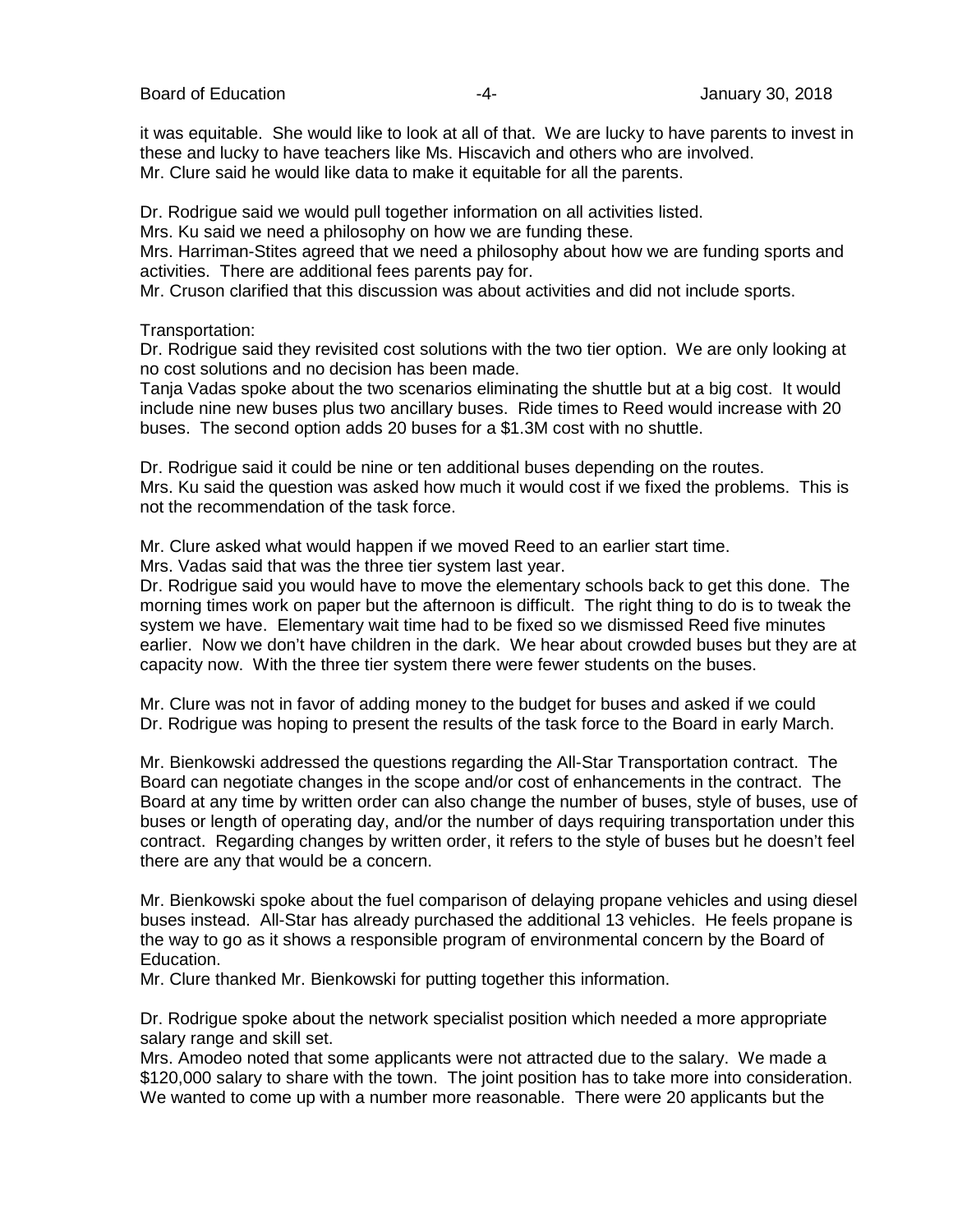Board of Education **-5-** Formulation **-5-** Formulation of Education **-5-** Formulation **January 30, 2018** 

salary range expected was \$115,000. Since the town decided not to share this position we felt that a salary of \$90,000 was appropriate.

Mrs. Ku said we would have to add \$15,000 to the budget for that salary.

Mr. Faiella was asked questions about the maintenance budget.

- Mr. Delia asked how the estimates were made.
- Mr. Faiella stated that he checks with contractors for their appraisal.
- Mr. Delia asked to have the numerical ranking of his projects.
- Mr. Clure thought that information would be helpful.

Dr. Rodrigue said the final question had to do with the funding interest on medical benefits. Mr. Bienkowski said the town is restricted in the amount of instruments they can invest in. Bob Tait has a number of laddered cds maturing with 1 and 2 per cent. He does all of the investments.

Mrs. Harriman-Stites said a priority is to have a special education contingency fund and asked if there has been any conversation that this can be accomplished. She would like us to move in that direction and asked for thoughts on doing this and rolling over year after year. Dr. Rodrigue said we rolled in unanticipated placements. We also talked about the use of the non-lapsing fund.

Mr. Bienkowski said that the non-lapsing account has about \$160,000 in it. We would have to make a request of the Board of Finance and they would have to recommend a suitable use of those funds. Another alternative is to go to the Board of Finance and request a transfer from the town contingency fund. We can also try to find money in the accounts.

Mrs. Harriman-Stites said if we know this will be a continuing budget issue, it would be good to have a plan going forward to create a contingency.

Mrs. Ku suggested asking for a specific contingency as well as the non-lapsing account.

Mrs. Harriman-Stites asked about the behavioral interventionists at Middle Gate and Hawley Schools.

Dr. Rodrigue said this program was already used at Middle Gate. It was decided to support the eight students at Hawley. These positions will be in the paraeducator negotiations. They would be supervised by the special education supervisors and building principal.

Mr. Clure asked what the amount would look like if we made the pay to participate fee a flat \$150 across the board.

Mr. Bienkowski said it would be about \$20,000 more.

Mr. Clure wanted it to be flat for every sport and reallocate the chart on page 144 to proportion it out or make it a pool for all sports.

Mr. Delia questioned the teacher cuts at the high school.

Dr. Rodrigue said we have to look at class enrollment and class sections. We look at the different departments with reduced enrollment and have discussions with department heads and the administration. We also look at attrition.

### Item 4 – Public Participation

Julia Conlin, 11 Old Castle Drive, said that longer term planning for spec ed needs is good. It would help to get a sense for longer term plans for Middle Gate and Hawley regarding special education. She asked if there was a way to tell if it reduced our needs for outplacement and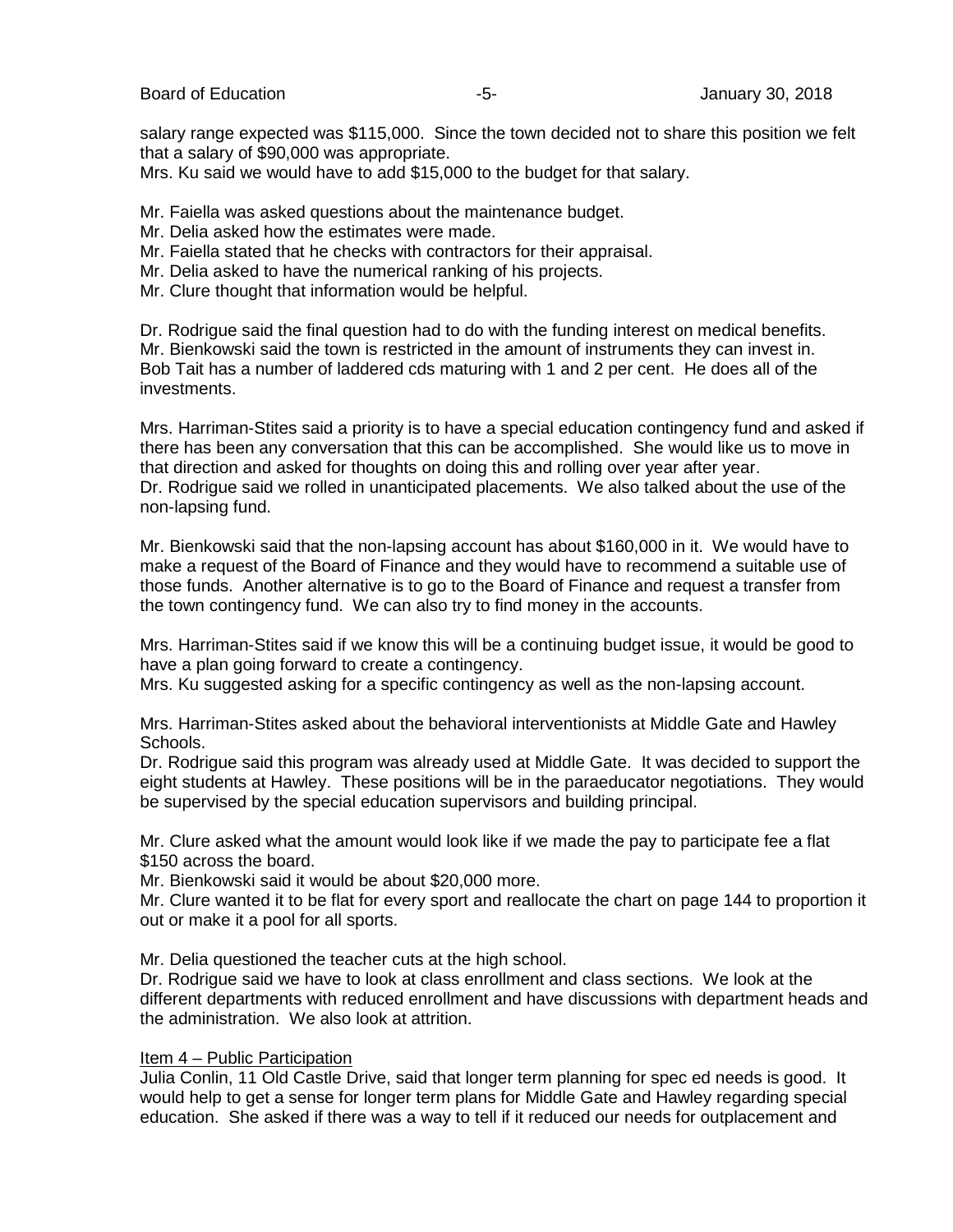Board of Education **Contract Contract Contract Contract Contract Contract Contract Contract Contract Contract Contract Contract Contract Contract Contract Contract Contract Contract Contract Contract Contract Contract Cont** 

how students will be integrated into the school. Regarding transportation, it would be helpful to know the cost of eliminating the shuttle.

Dennis Bretsovansky, 11 Longview Heights Road, said that the coaching stipends we support have nothing to do with safety as the school handles that. We are trying to avoid a situation when a student cannot play because of the expense involved. The cost is \$2,300 per player. It could help if the school can help us in some way to create a small fund where a student can ask for help from the school rather than the booster club.

MOTION: Mr. Clure moved to adjourn. Mr. Cruson seconded. Motion passes unanimously.

Item 5 – Adjournment The meeting adjourned at 10:41 p.m.

Respectfully submitted:

 Daniel J. Cruson, Jr. **Secretary** 

\_\_\_\_\_\_\_\_\_\_\_\_\_\_\_\_\_\_\_\_\_\_\_\_\_\_\_\_\_\_\_\_\_\_\_\_\_\_\_\_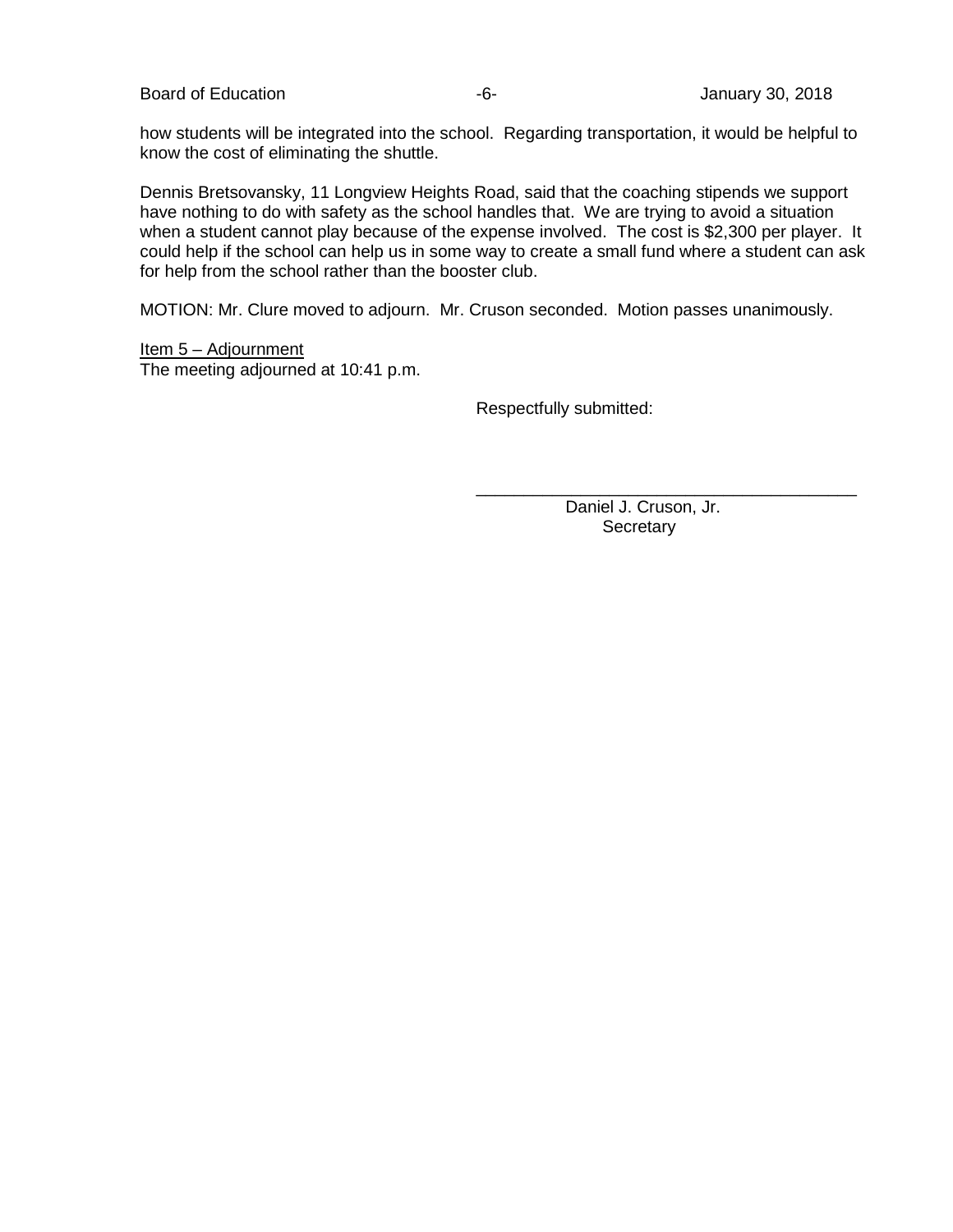# **Budget Questions**

- ELL why is this under Assistant Superintendent budget?
- Why don't we "split" the Athletic Director's salary between Middle and High School based on his roles and responsibilities
- Athletic Trainer Could we speak to role of the athletic trainer and how when multiple high risk sports are going on the schedule is handled. Who is responsible when a child is injured on the field. What would we need to have coverage in case of an injury at the high risk sports. Do sports have a designation of high risk or not.
- Distribution of funding for various sports at the high school (payment for other sports equipment under budget vs. some sports like hockey that are not supported). Can the Athletic Director speak to the expense kids pay to participate?. Why does equipment only last one season? Do you have items that could last more than one season?
- List of supports through grants defined at each school.
- Is decrease in homebound and school tutors a reflection of a trend? Why fluctuation?
- Marching Band / Color Guard. Could we speak to the expense kids pay to participate and the cost to operate this function?

## Transportation

• Could someone bring to the board the pros / cons if we change what type of bus lineup we would have next year and the financial impacts? Please review two highlighted points in our contract.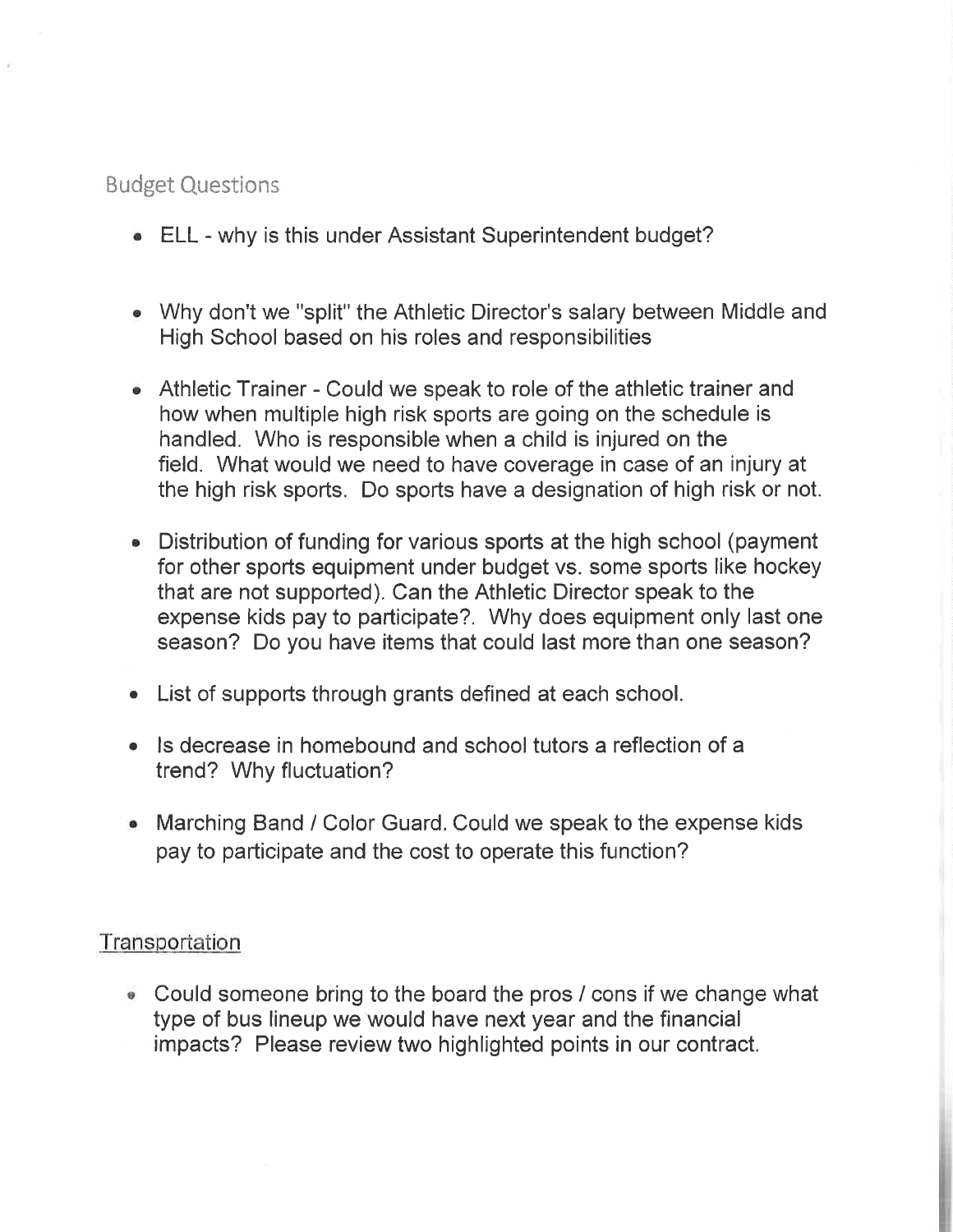(Page 2) 2.3 During the course of the Contract, the Board reserves the right to negotiate changes in the scope, including the quantity of buses, and/or cost of the required services as well as changes in the scope and/or cost of the enhancements offered by the Contractor to the Board

(Page 6) 5.1 The Board may at any time by written order, require the performance of such extra or changes in the work as it may find necessary or desirable. The Board reserves the right to add to, delete from, or otherwise change the number of buses, style of buses, use of buses or length of operating day, and/or the number of days requiring transportation under this Contract. The amount of compensation to be paid to the Contractor for any increase or decrease in work or services as so ordered shall be determined by the applicable prices, set forth in the Contract. The Board shall not be liable for any extra work or increased compensation unless authorized by the Board's written order.

- Review of miles per gallon analysis of savings if propane buses are not purchased.
- Network Specialist position due to the offered salary. For our next budget meeting, could we find out what a more appropriate salary range is for the skill set she is looking for?
- How come we are not earning interest on Medical Benefits Fund? ۰
- How are estimates made in maintenance accounts?  $\bullet$
- Would it be possible to get a numerical value ranking attached to all maintenance projects?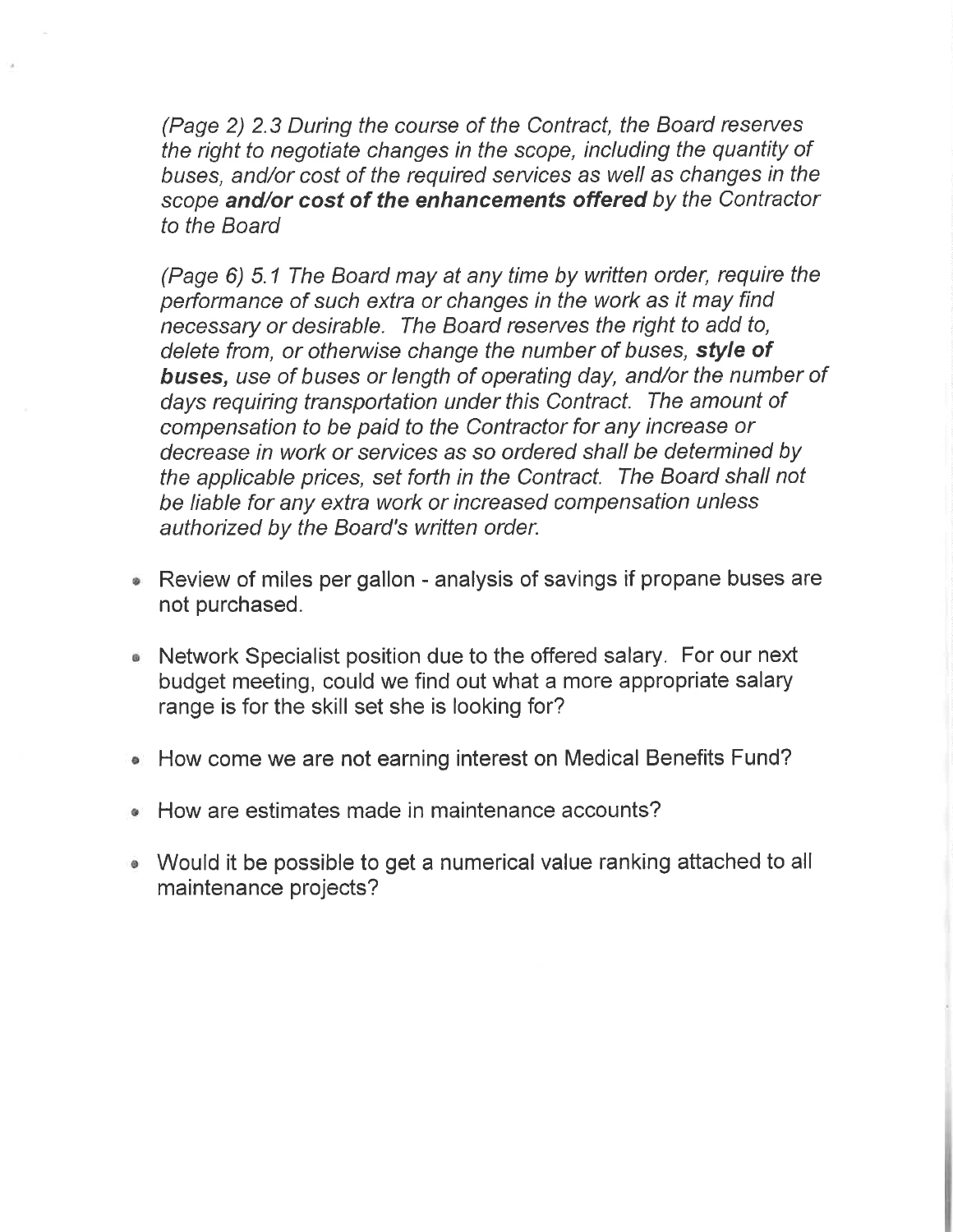|                     |                | Boys      |                |           |           | Girls     |           |           |
|---------------------|----------------|-----------|----------------|-----------|-----------|-----------|-----------|-----------|
| Sport               | 2011-2012      | 2012-2013 | 2013-2014      | Total     | 2011-2012 | 2012-2013 | 2013-2014 | Total     |
| Baseball            | 31             | 41        | 48             | 120       | <b>NA</b> | <b>NA</b> | <b>NA</b> | <b>NA</b> |
| <b>Z</b> Basketball | 28             | .45       | 71             | 144       | 24        | 46        | 73        | 143       |
| Crew                | $\overline{ }$ | 4         | $\overline{2}$ | 13        | 6         | 7         | 4         | 17        |
| Cross-country       | 24             | 38        | 63             | 125       | 23        | 39        | 60        | 122       |
| Field hockey        | <b>NA</b>      | <b>NA</b> | <b>NA</b>      | <b>NA</b> | 23        | 24        | 28        | 75        |
| <b>I</b> Football   | 25             | 50        | 88             | 163       | <b>NA</b> | <b>NA</b> | <b>NA</b> | <b>NA</b> |
| Golf                | 12             | 24        | 26             | 62        |           | 14        | 18        | 39        |
| Gymnastics          | <b>NA</b>      | <b>NA</b> | NA.            | NA        | 21        | 19        | 12        | 52        |
| Indoor track        | 23             | 22        | 17             | 62        | 24        | 21        | 17        | 62        |
| Lacrosse            | 24             | 20        | 17             | 61        | 23        | 18        | 16        | 57        |
| Outdoor track       | 26             | 34        | 45             | 105       | 24        | 34        | 45        | 103       |
| Soccer              | 24             | 28        | 50             | 102       | 23        | 30        | 48        | 101       |
| Softball            | NA             | NA        | <b>NA</b>      | <b>NA</b> | 30        | 39        | 49        | 118       |
| Swimming and diving | 18             | 21        | 17             | 56        | 20        | 19        | 16        | 55        |
| Tennis              | 19             | 19        | 17             | 55        | 19        | 14        | 26        | 59        |
| て Volleyball        | NA             | <b>NA</b> | <b>NA</b>      | <b>NA</b> | 24        | 46        | 73        | 143       |
| Wrestling           | 24             | 40        | 59             | 123       | <b>NA</b> | <b>NA</b> | NA        | <b>NA</b> |
| Total               | 285            | 386       | 520            | 1191      | 291       | 371       | 488       | 1146      |

Table 1. Teams Studied by Sport and Academic Year: National Athletic Treatment, Injury and Outcomes Network (NATION) Surveillance Program, 2011-2012 Through 2013-2014

Abbreviation: NA, not available.

### **Athlete-Exposure Definition**

An athlete-exposure (AE) was defined as 1 studentathlete participating in 1 high school-sanctioned practice or competition in which he or she was exposed to the possibility of athletic injury, regardless of the time associated with that participation.<sup>7</sup> Only athletes with actual playing time in a competition were included in competition exposures.

### **Common Data Elements**

Similar to the NCAA ISP,<sup>14</sup> an innovation of the NATION program is that it uses a common data element (CDE) export standard to gather data from a variety of different injury-documentation applications. The CDE export standard allows ATs to document injuries as they normally would as part of their clinical practice. There is no independent reporting portal for injury surveillance. Rather, reporting of injuries to the surveillance program is integrated into the AT's injury-tracking software. Currently, 3 software applications are certified to export data to NATION: the ATS, Injury Surveillance Tool (IST; Datalys Center, Indianapolis, IN), and SIMS. Before export, data are stripped of identifying information, tagged with a random 16-digit alphanumeric code, and encrypted.

### Advantages and Disadvantages of the Common Data **Elements Strategy**

The CDE strategy has advantages relative to a single dedicated data-entry portal. First, it allows ATs to focus on entering injuries into their own injury-documentation application without considering which injuries should be included or excluded from the study. Because the datacollection process is part of the ATs' own documentation of injuries as athletes present, we can minimize ATs' concerns about forgetting to enter the data in a timely manner. Second, the CDEs allow ATs to select the injurydocumentation application they prefer to use. Third, data are exported to servers frequently (ie, typically every night or whenever the application is closed by the AT). We do not have data that verify a smaller time lag between the injury event and report filing compared with other injurysurveillance systems. However, the frequent data exports allow NATION data quality-control staff to work with ATs to correct errant data with less risk of memory decay.

Although this approach does significantly reduce the burden of reporting injuries, ATs are still asked to provide exposure data, which is generally not recorded as part of their normal clinical practice. In addition, each application is slightly different in terms of how many additional variables must be specifically entered by the AT versus those that are easily mapped during the certification process. For example, if an application has a free text field for a required variable, the vendor would have to create a categorical option coded to the CDEs required of that variable. The frequency of export or submission of data also varies slightly among vendors.

### **Overview of Quality Control**

This process of verification and review by the NATION data quality-control staff is an essential component in the quality-control process. Before data enter the research database, they are checked for accuracy and completeness through a series of automated and manual range and consistency checks implemented by the verification engine and NATION data quality-control staff. The staff is employed by the Datalys Center and is thoroughly trained to manage incoming data. The staff also has years of experience working with incoming data from the NCAA  $ISP.^{14}$ 

Data are checked throughout the sport season to provide the AT the opportunity to make corrections before memory decay occurs. The verification engine performs the automated process of flagging missing or errant values, and the NATION data quality-control staff is notified about the failed or partial submission. The staff then contacts the AT for assistance in correcting the errors. Because the staff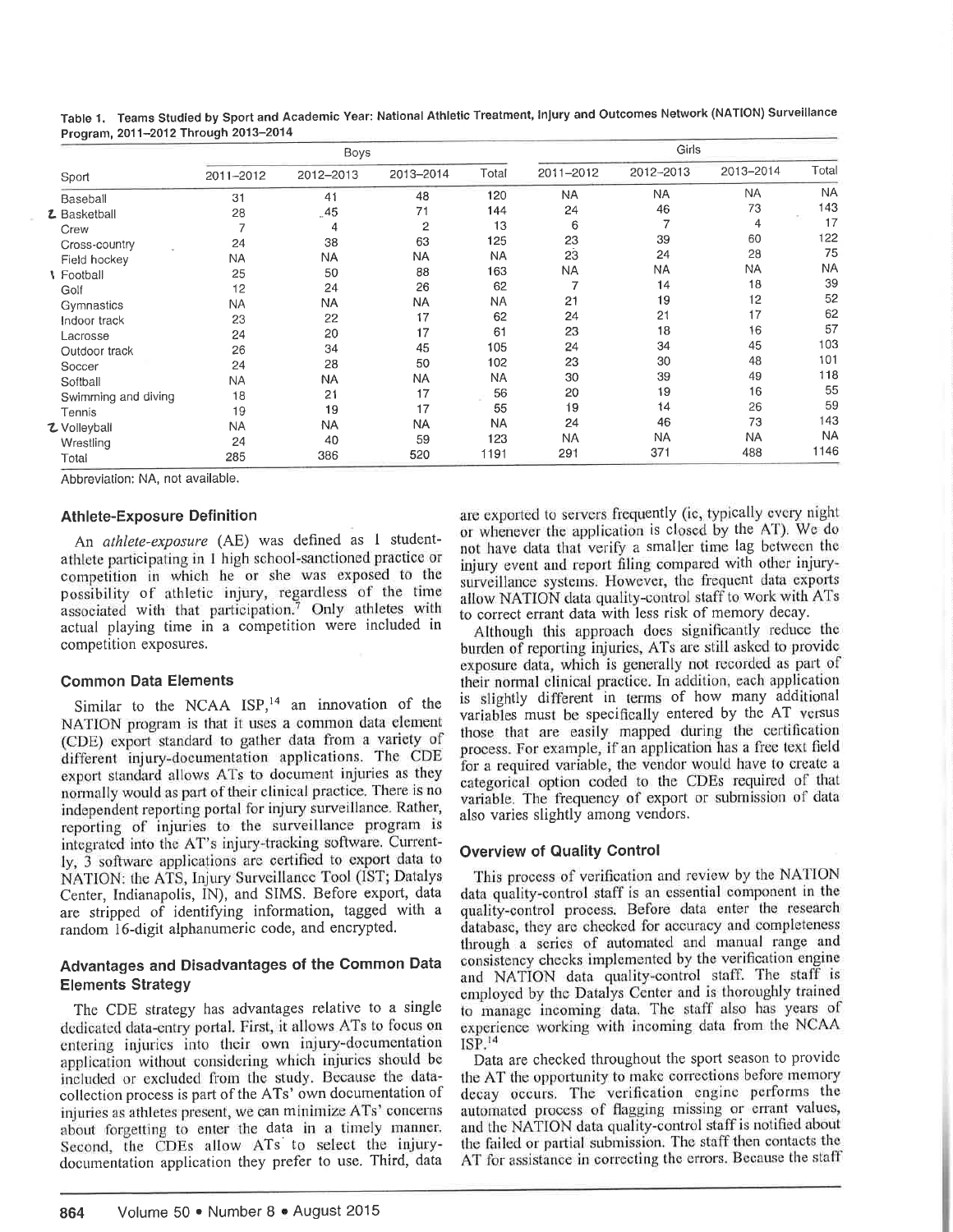| Year      | Rate      | <b>Total paid</b>   | <b>Total Hours Used</b> | <b>Approximate Events Covered</b> |
|-----------|-----------|---------------------|-------------------------|-----------------------------------|
| 2014-2015 | \$45/hour | \$1620              | 36                      | 12                                |
| 2015-2016 | \$45/hour | \$866.25            | 19                      | 6                                 |
| 2016-2017 | \$50/hour | \$2,262.50          | 45                      | 15                                |
| 2017-2018 | \$50/hour | $$1075- to$<br>date | 21                      |                                   |

 $\alpha$ 

 $\mathcal{A}_\mathrm{R}$ 

### **Athletic Training Services Contracted**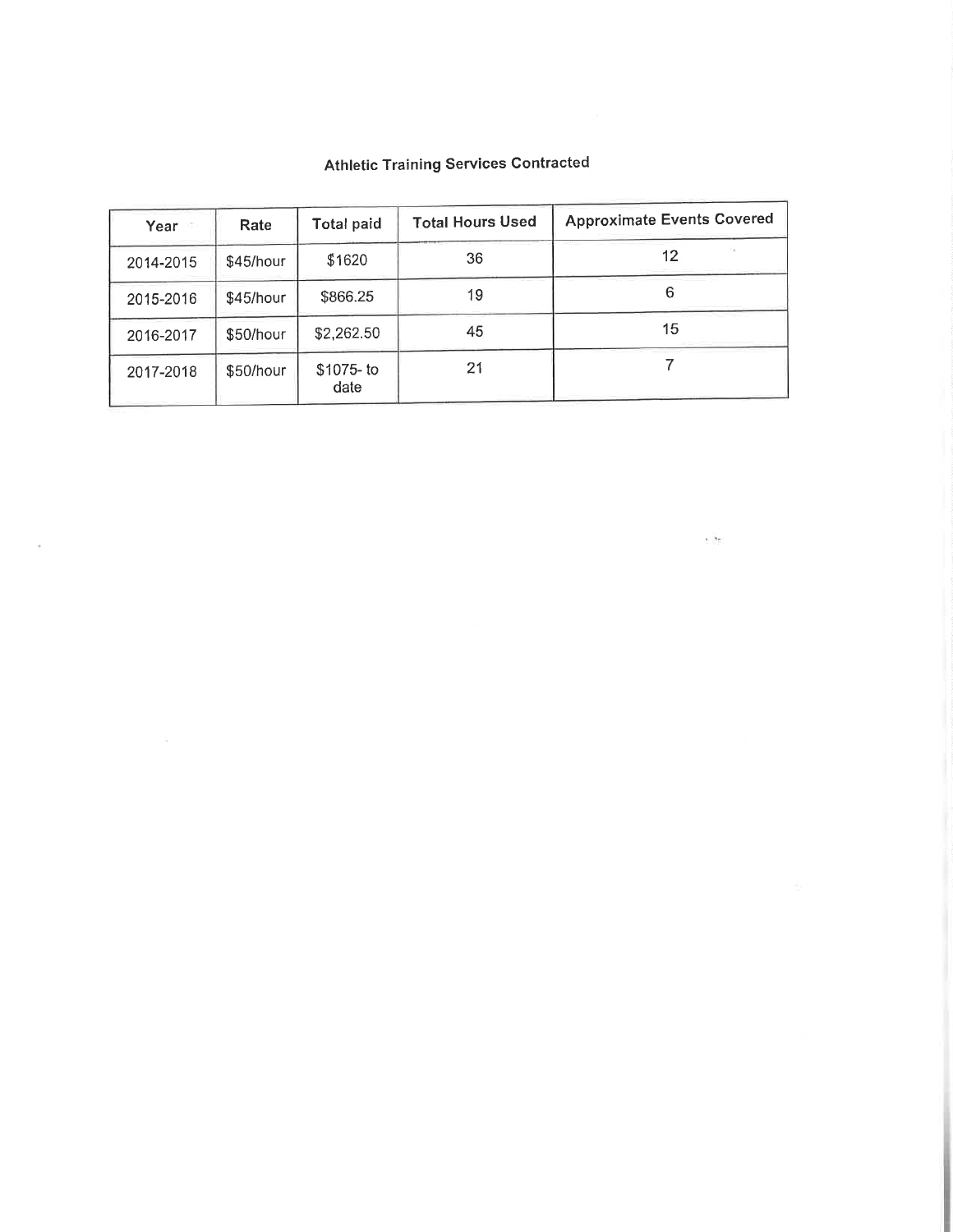# Service Providers by School<br>And Funding Source<br>2018-19 and 2019-20

| School                   | Position                                | 2018-19<br><b>Funding Source</b> | 2019-20<br>Anticipated<br>Funding<br>Source* | Change for BOE<br>2020-21 (after<br>NoVo Grant<br>ends)* |
|--------------------------|-----------------------------------------|----------------------------------|----------------------------------------------|----------------------------------------------------------|
| RIS, NHS,<br><b>NMS</b>  | <b>Family Assistance</b><br>Coordinator | <b>SHS Foundation</b>            | NoVo Grant                                   | $+ $58,250$                                              |
| Preschool,<br><b>NMS</b> | School Psychologist                     | NoVo Grant                       | NoVo Grant                                   | $+ $70,924$                                              |
| Hawley                   | School Psychologist                     | <b>BOE</b>                       | <b>BOE</b>                                   |                                                          |
|                          | <b>School Counselor</b>                 | NoVo Grant                       | <b>BOE</b><br>+\$60,366                      |                                                          |
| Middle Gate              | School Psychologist                     | <b>BOE</b>                       | <b>BOE</b>                                   |                                                          |
|                          | <b>School Counselor</b>                 | <b>BOE</b>                       | <b>BOE</b>                                   |                                                          |
| Head O'<br>Meadow        | School Psychologist                     | <b>BOE</b>                       | <b>BOE</b>                                   |                                                          |
|                          | <b>School Counselor</b>                 | NoVo Grant                       | <b>BOE</b><br>$+$ \$58,197                   |                                                          |
| Sandy Hook               | School Psychologist                     | <b>BOE</b>                       | <b>BOE</b>                                   |                                                          |
|                          | <b>School Counselor</b>                 | <b>BOE</b>                       | <b>BOE</b>                                   |                                                          |
|                          | <b>Clifford Beers Clinician</b>         | VOCA grant and<br><b>SHSF</b>    | Position to be<br>reviewed.                  |                                                          |
| Reed                     | School Psychologist                     | <b>BOE</b>                       | <b>BOE</b>                                   |                                                          |
|                          | School Psychologist                     | <b>BOE</b>                       | <b>BOE</b>                                   |                                                          |
|                          | Social Worker                           | <b>BOE</b>                       | <b>BOE</b>                                   |                                                          |
|                          | School Counselor                        | <b>BOE</b>                       | <b>BOE</b>                                   |                                                          |
|                          | <b>School Counselor</b>                 | <b>BOE</b>                       | <b>BOE</b>                                   |                                                          |
|                          | <b>School Counselor</b>                 | <b>BOE</b>                       | <b>BOE</b>                                   |                                                          |
| <b>NMS</b>               | School Psychologist                     | <b>BOE</b>                       | <b>BOE</b>                                   |                                                          |
|                          |                                         |                                  |                                              |                                                          |
|                          | Social Worker                           | <b>BOE</b>                       | <b>BOE</b>                                   |                                                          |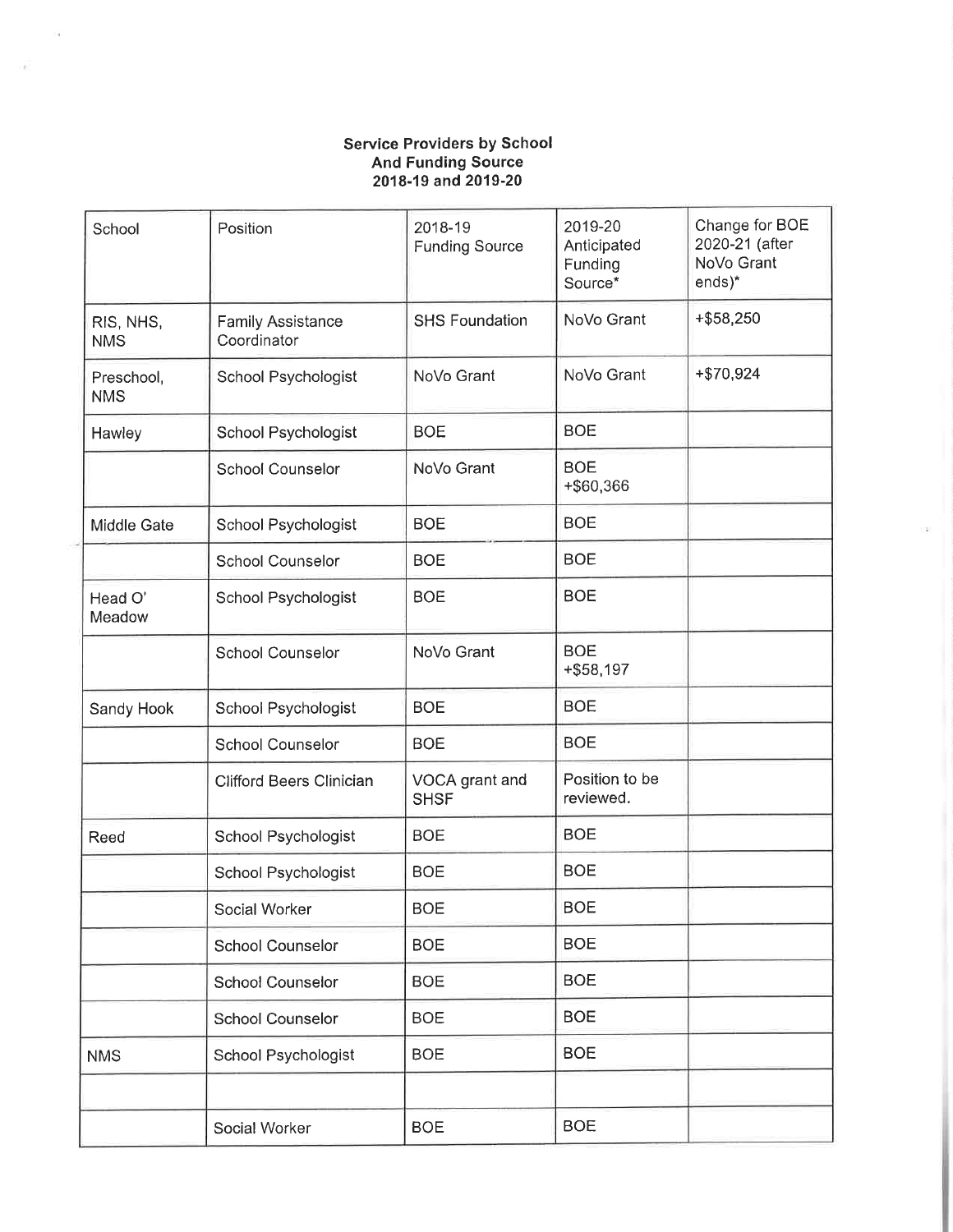|                                        | Social Worker                                                                                | NoVo Grant | NoVo Grant | +\$72,938   |
|----------------------------------------|----------------------------------------------------------------------------------------------|------------|------------|-------------|
|                                        | <b>School Counselor</b>                                                                      | <b>BOE</b> | <b>BOE</b> |             |
|                                        | <b>School Counselor</b>                                                                      | <b>BOE</b> | <b>BOE</b> |             |
|                                        | <b>School Counselor</b>                                                                      | <b>BOE</b> | <b>BOE</b> |             |
|                                        | <b>School Counselor</b>                                                                      | <b>BOE</b> | <b>BOE</b> |             |
| <b>NHS</b>                             | School Psychologist                                                                          | <b>BOE</b> | <b>BOE</b> |             |
|                                        | School Psychologist                                                                          | <b>BOE</b> | <b>BOE</b> |             |
|                                        | School Psychologist                                                                          | <b>BOE</b> | <b>BOE</b> |             |
|                                        | Social Worker                                                                                | <b>BOE</b> | <b>BOE</b> |             |
|                                        | Social Worker (moving<br>up from RIS)                                                        | NoVo Grant | NoVo Grant | +\$63,780   |
|                                        | Director of Guidance<br>(Bret Nichols)                                                       | <b>BOE</b> | <b>BOE</b> |             |
|                                        | <b>School Counselor</b>                                                                      | <b>BOE</b> | <b>BOE</b> |             |
|                                        | <b>School Counselor</b>                                                                      | <b>BOE</b> | <b>BOE</b> |             |
|                                        | <b>School Counselor</b>                                                                      | <b>BOE</b> | <b>BOE</b> |             |
|                                        | <b>School Counselor</b>                                                                      | <b>BOE</b> | <b>BOE</b> |             |
|                                        | <b>School Counselor</b>                                                                      | <b>BOE</b> | <b>BOE</b> |             |
|                                        | School Counselor                                                                             | <b>BOE</b> | <b>BOE</b> |             |
|                                        | <b>School Counselor</b>                                                                      | <b>BOE</b> | <b>BOE</b> |             |
|                                        | <b>School Counselor</b>                                                                      | <b>BOE</b> | <b>BOE</b> |             |
|                                        | <b>NYFS Substance Abuse</b><br>Counselor                                                     | <b>BOE</b> | <b>BOE</b> |             |
| <b>Other Grant</b><br><b>Positions</b> |                                                                                              |            |            |             |
| <b>District</b>                        | Director of K-12<br><b>Guidance and Counseling</b><br>(administrator part of<br>Bret's role) | NoVo Grant | NoVo Grant | $+ $21,777$ |
| <b>NHS</b>                             | <b>Special Education</b><br>Teacher for SAIL                                                 | NoVo Grant | NoVo Grant | $+ $52,610$ |

Ĩ,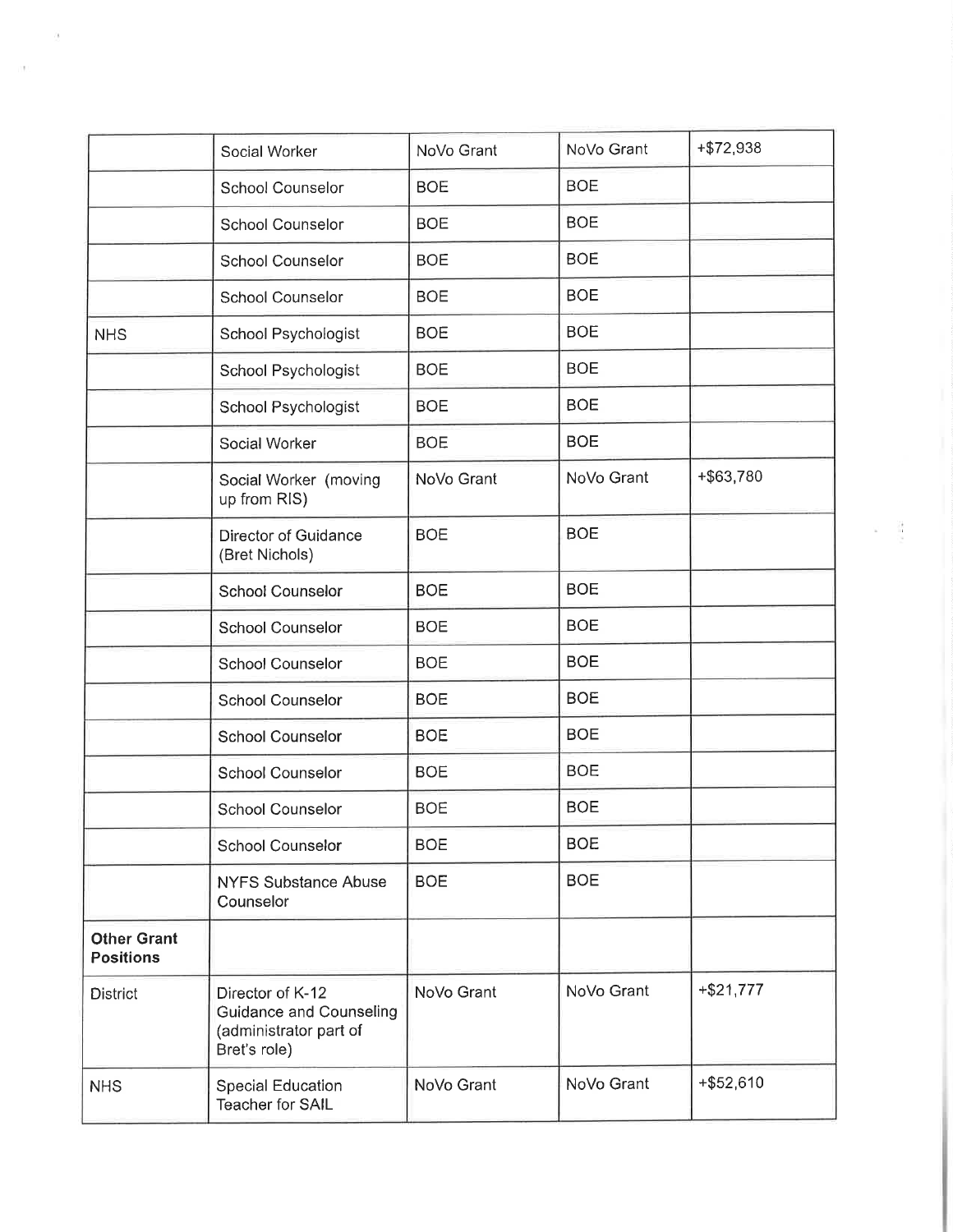| <b>NHS</b>      | TAP Program Social<br><b>Worker Stipend</b>        | NoVo Grant      | NoVo Grant   | $+ $3,000$     |
|-----------------|----------------------------------------------------|-----------------|--------------|----------------|
| <b>NHS</b>      | <b>Project Adventure Course</b><br>Manager Stipend | NoVo Grant      | NoVo Grant   | $+ $1,500$     |
| <b>District</b> | <b>Arts Therapist</b>                              | NoVo Grant      | NoVo Grant   | +\$60,000 est. |
| <b>NMS</b>      | <b>ARC Staff</b>                                   | NoVo Grant      | NoVo Grant   | $+ $20,290$    |
| <b>District</b> | Social Worker for Staff<br>Support                 | NYFS/VOCA Grant |              |                |
| <b>Total</b>    |                                                    |                 | $= $118,563$ | \$365,069      |

 $\sim$ 

\*Based on 2018-19 Salaries. Does not include benefits or FICA.

 $\omega$ 

 $\mathbf{v}$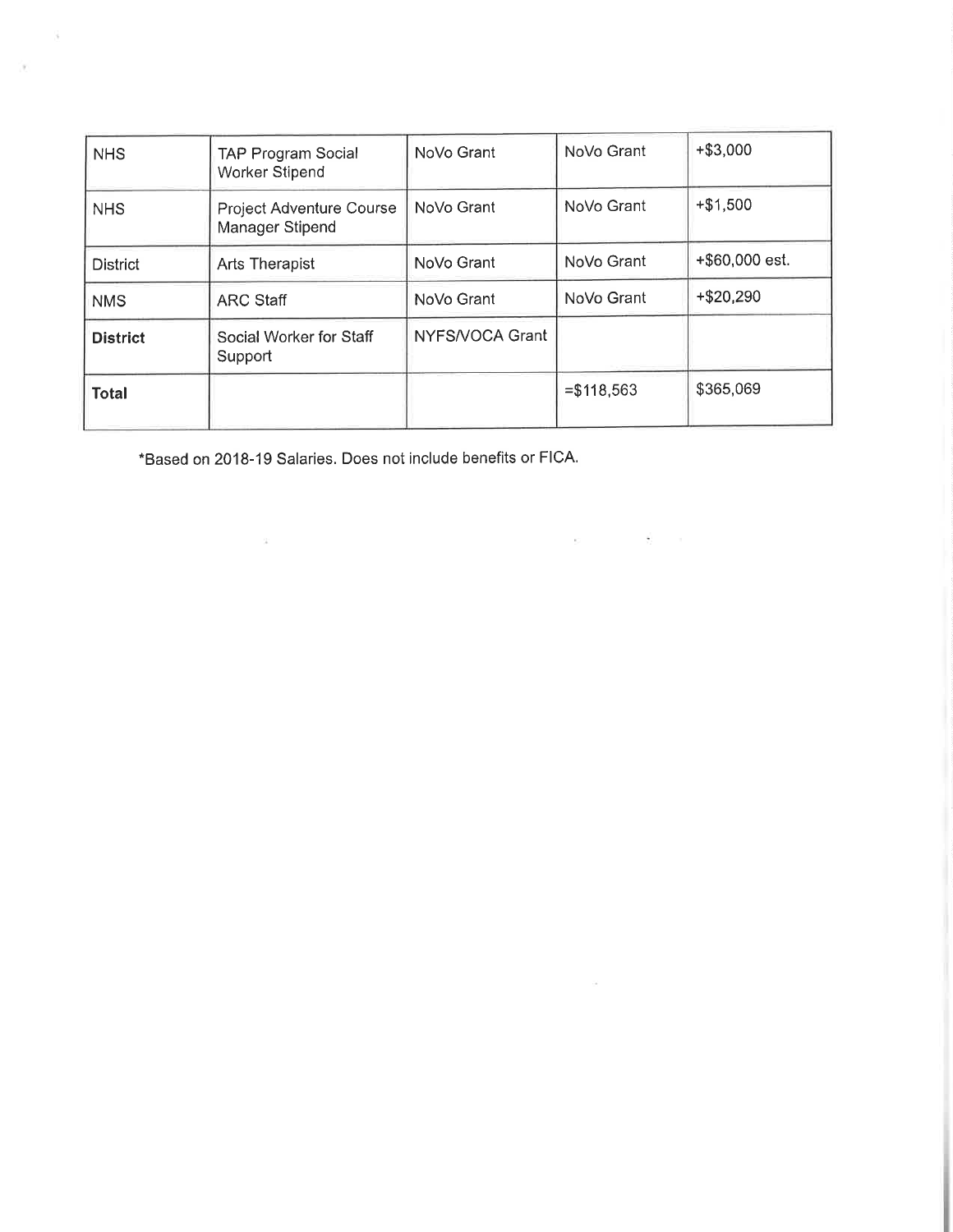FUEL CONSIDERATIONS BASED ON FLEET CONFIGURATION

|          |                |            |                      |                  | <b>Fuel Estimate maintaining current fleet configuration</b> |                 |      |   |                                     |               |              |                      |           |                         |                      |                 | Fuel Estimate with 13 more vehicles going Propane (as contracted) |             |
|----------|----------------|------------|----------------------|------------------|--------------------------------------------------------------|-----------------|------|---|-------------------------------------|---------------|--------------|----------------------|-----------|-------------------------|----------------------|-----------------|-------------------------------------------------------------------|-------------|
| Euel     | <u>Fleet</u>   | <b>MPG</b> | % of<br><u>Fleet</u> | Portion<br>Miles | for miles<br>Gallons                                         | Gallon<br>Cost/ |      |   | Approximate<br>Per day \$ to budget | Euel          | <u>Fleet</u> | % of<br><u>Fleet</u> |           | Miles<br><b>Portion</b> | for miles<br>Gallons | Gallon<br>Cost/ | Per day \$ to budget                                              | Approximate |
|          |                |            |                      |                  |                                                              |                 |      |   |                                     |               |              |                      |           |                         |                      |                 |                                                                   |             |
| Diesel   | က္က            | 6.5        | 60%                  | 2,520            | 387.7 \$ 2.00                                                |                 |      |   | \$775.38 \$141,895                  | <b>Diesel</b> | 20           |                      | 36%       | 1,527                   |                      |                 | 235.0 \$ 2.00 \$469.93                                            | 85,997      |
| Gasoline | თ              | 9.0        | 16%                  | 687              | 76.4 \$                                                      |                 | 2.15 |   | \$164.18 \$30,045                   | Gasoline      | の            |                      | 16%       | 687                     |                      |                 | 76.4 $5$ 2.15 $5$ 164.18 $5$                                      | 30,045      |
| Propane  | $\mathfrak{a}$ | 4.4        | 24%                  | 993              | 225.6 \$ 1.09                                                |                 |      | m | 245.93 \$ 45,004                    |               | Propane 26   |                      | 47%       | 1,985                   |                      |                 | 451.2 \$ 1.09 \$ 491.85 \$                                        | 90,009      |
| Totals   | 55             |            |                      | 100% 4,200       |                                                              |                 |      |   | \$1,185 \$216,945                   | Totals        |              | 55 100% 4,200        |           |                         |                      |                 | \$1,126 \$206,051                                                 |             |
| 4,200 DM |                |            |                      |                  |                                                              |                 |      |   |                                     |               | 4,200 DM     |                      | 13 change |                         |                      | Propane saving  |                                                                   | 5 10,894    |

With potential pricing increase

|               |               |            |              |       | <b>Fuel Estimate maintaining current fleet configuration</b> |                    |              |                      |               |                 |              |       |                   |                | Fuel Estimate with 13 more vehicles going Propane (as contracted) |                   |
|---------------|---------------|------------|--------------|-------|--------------------------------------------------------------|--------------------|--------------|----------------------|---------------|-----------------|--------------|-------|-------------------|----------------|-------------------------------------------------------------------|-------------------|
|               |               |            | % of         | Miles | Gallons                                                      | Cost/              |              | Approximate          |               |                 | % of         | Miles | Gallons           | Cost/          |                                                                   | Approximate       |
| 副             | <u>Fleet</u>  | <b>MPG</b> | <u>Fleet</u> |       | Portion for miles                                            | Gallon             |              | Per day \$ to budget | $\frac{1}{2}$ | <u>Fleet</u>    | <u>Fleet</u> |       | Portion for miles | Gallon         | Per day \$to budget                                               |                   |
| <b>Diesel</b> | 33            | 6.5        | 60%          | 2,520 |                                                              | $387.7$ \$ 2.25 \$ |              | 872.31 \$ 159,632    | <b>Diesel</b> | $\overline{20}$ | 36%          | 1,527 |                   |                | $235.0$ \$ $2.25$ \$ 528.67 \$                                    | 96,747            |
| Gasoline      | თ             | 9.0        | 16%          | 687   |                                                              | 76.4 \$ 2.15       | $\mathbf{v}$ | 164.18 \$ 30,045     | Gasoline      | ጣ               | 16%          | 687   |                   |                | 76.4 \$ 2.15 \$ 164.18 \$                                         | 30,045            |
| Propane       | $\frac{3}{2}$ | 4.4        | 24%          | 993   |                                                              | $225.6$ \$ 1.49 \$ |              | 336.17 \$ 61,520     | Propane       | 26              | 47%          | 1,985 |                   |                | 451.2 $\frac{1}{2}$ 1.49 $\frac{1}{2}$ 672.35 $\frac{1}{2}$       | 123,040           |
| Totals        | 55            |            | 100%         | 4,200 |                                                              |                    | S            | 1,373 \$ 251,197     | Totals        | 55              | 100% 4,200   |       |                   |                |                                                                   | \$1,365 \$249,832 |
| 4,200 DM      |               |            |              |       |                                                              |                    |              |                      | 4,200 DM      |                 | 13 change    |       |                   | Propane saving |                                                                   | 1,366             |

This estimate does not include summer school, field trips, athletic trips, driver training or dry runs. Amount used will differ from amount purchased.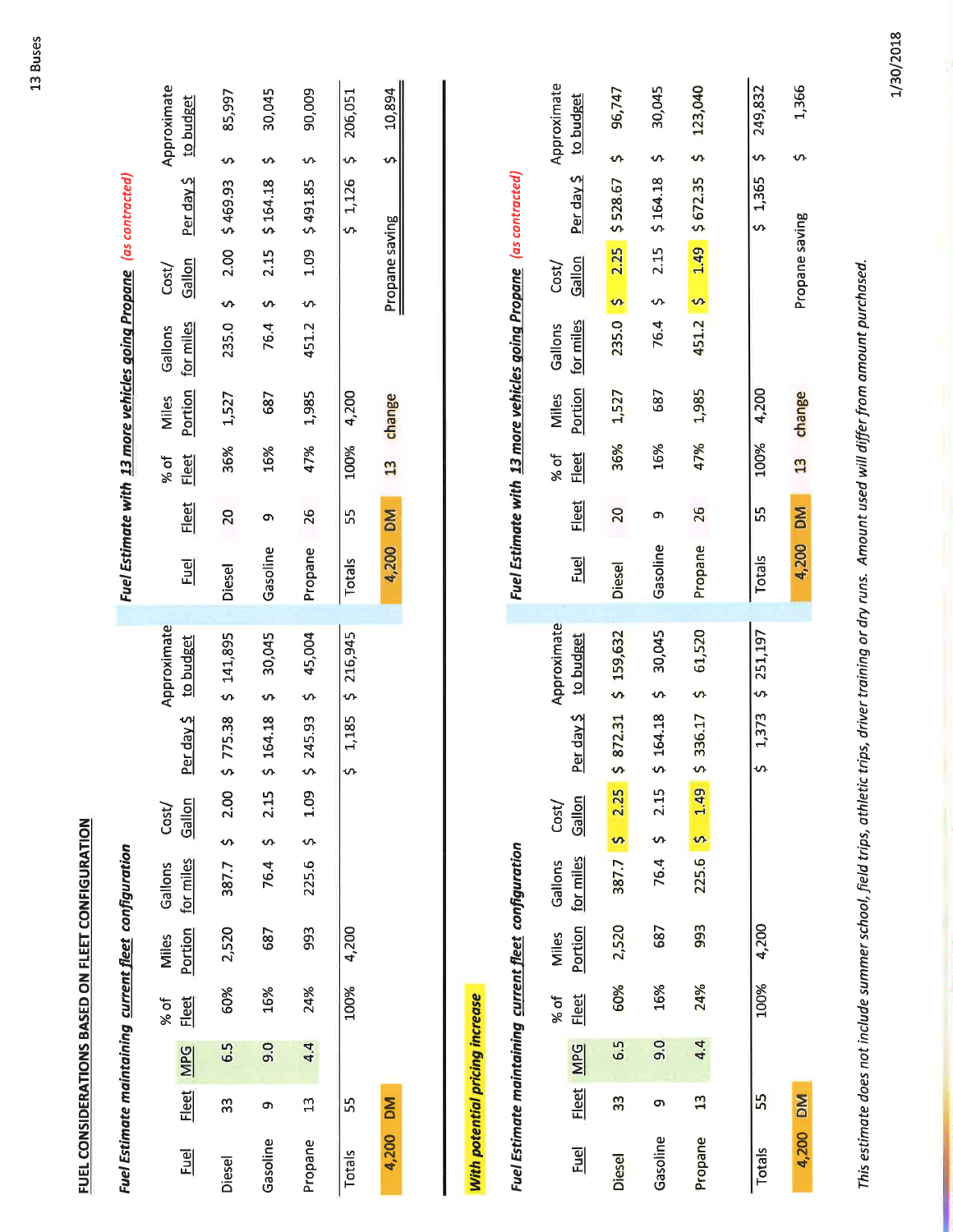### Fuel comparison of delaying propane vehicles and using diesel buses instead



**With potential pricing increase** 2018-19 Reconfigured **Revised Number** Per bus Total Price **Fleet Difference** of Buses **Ceiling** Gallons Per Gallon Cost  $\zeta$ 99,000 20 44,000  $\boldsymbol{\zeta}$  $2.25$ 2,200 Diesel \$ 163,350 33 72,600  $$64,350$  additional cost  $2.15$  \$ 42,570 19,800  $\zeta$ 9 2,200 Gasoline \$ 42,570 \$ 77,220 115,058 1.49  $\zeta$ 2,970  $\mathsf{S}$ 26 Propane \$ 38,610 57,529 13 \$ (57,529) savings  $\mathsf{\mathsf{S}}$ 256,628 **Budget based on unit ceiling Budget based on unit ceiling** \$ 263,449 Additional cost to delay 13 additional Propane vehicles \$ 6,821 add'l cost Likely \$ **Engine Type Contract limit Budget \$** \$4,950 **Diesel** 2,200 \$4,400 \$3,237 \$4,425 2,970

Propane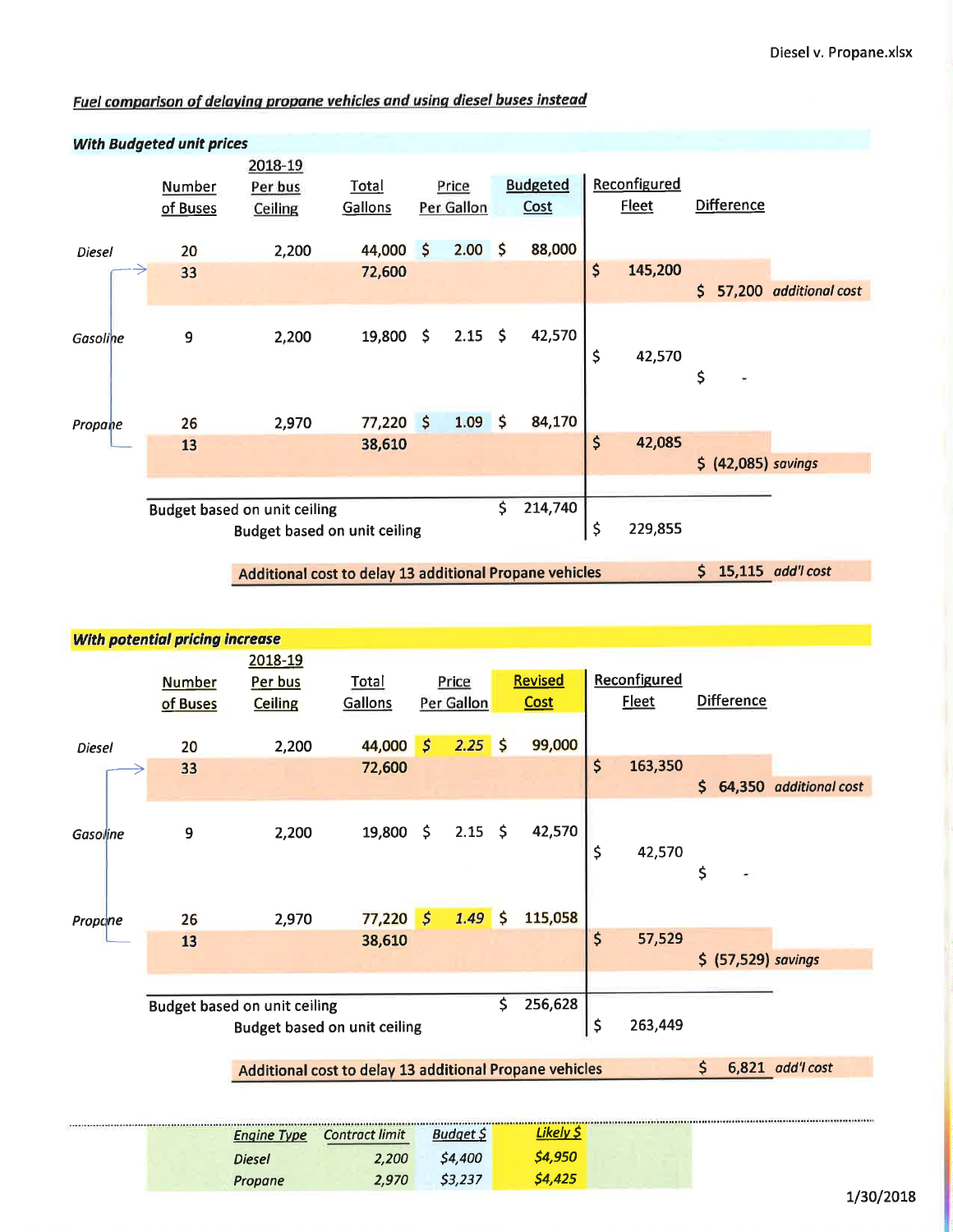# Two-tier Scenario Eliminating the Shuttle

This is a two-tier system with three distinct routes.

| <b>Buses</b> | 20 Buses (not shared)<br>35 Buses (not shared)<br>2 Buses<br>57 Buses |
|--------------|-----------------------------------------------------------------------|
|              |                                                                       |
| Time         | $9:05 - 3:37$<br>$9:05 - 3:37$                                        |
|              | Reed buses only<br>Elementary<br>Ancillar                             |

- Requires additional nine buses for in-town plus two ancillary services.  $\bullet$
- Reed ride times would increase from current (30 buses last year vs. 20).
- Additional estimated cost \$532,014 (4 @ \$62,201 + 5 @ \$56,642) plus two ancillary \$113,284 (2 @ \$56,642) = \$664,298.
- Additional estimated fuel between \$29,136 \$39,600

| Location        | Time          | <b>Buses</b>         |
|-----------------|---------------|----------------------|
| Reed buses only | $9:05 - 3:37$ | 29 Buses (not shared |
| Elementary      | $9:05 - 3:37$ | 35 Buses (not shared |
| Ancillar        |               | 2 Buses              |
|                 |               | <b>66 Buses</b>      |

- Requires additional twenty buses.
- Ride times are reduced and resemble prior year; restores Reed to last year configuration.
- Additional (estimated) cost \$1,188,439
- Additional estimated fuel between \$64,746 \$88,000